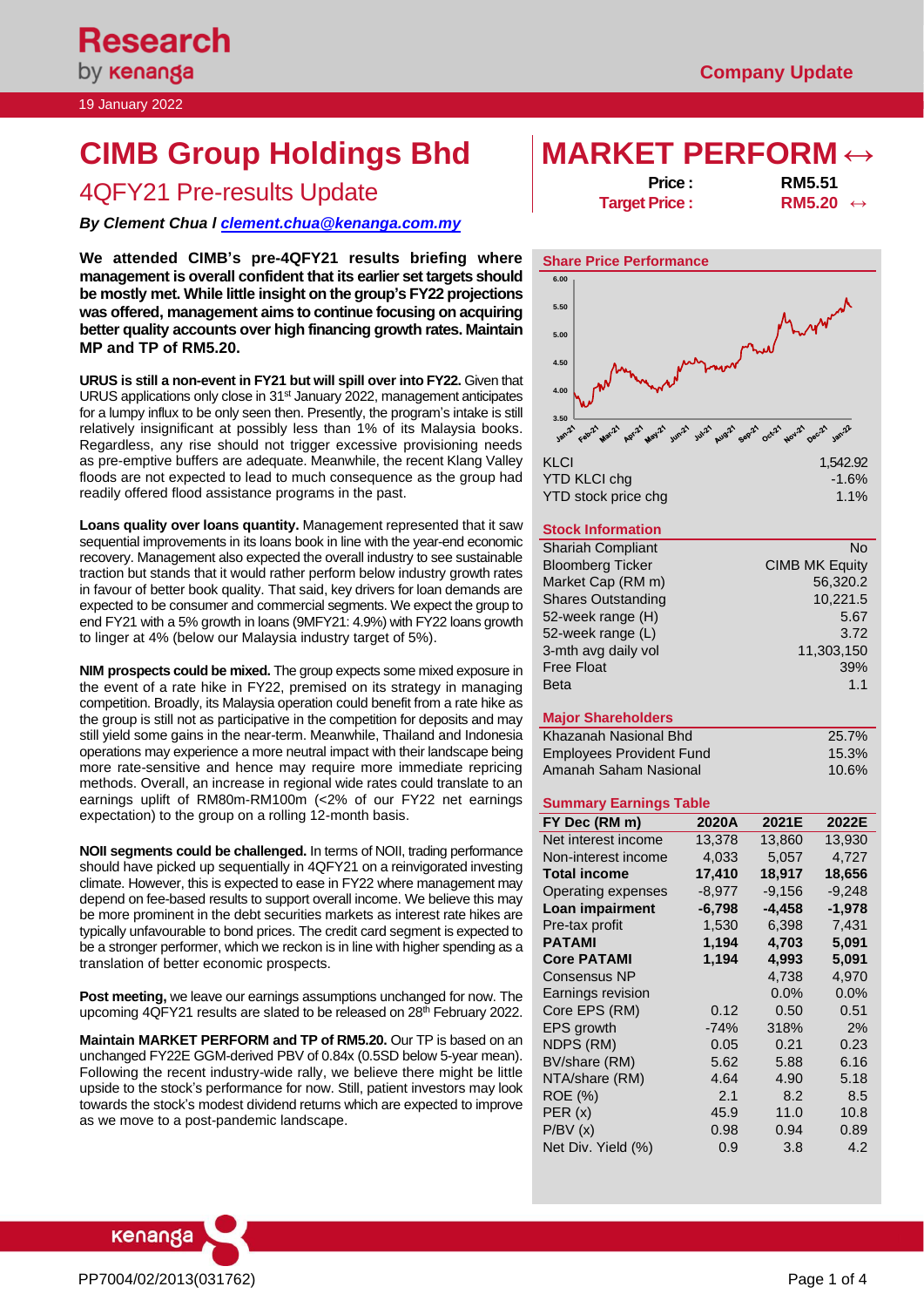# **CIMB Group Holdings Bhd CIMB Group Holdings Bhd Company Update**

# 19 January 2022

**Risks to our call include:** (i) higher/lower-than-expected margin, (ii) higher/lower-than-expected loans growth, (iii) better/worse-thanexpected movement in asset quality, (iv) stronger/weaker capital market activities, (v) favourable/unfavourable currency fluctuations and (vi) changes in OPR.

| <b>Income Statement</b>                |          |                         |          |                                         |                 | <b>Financial Data &amp; Ratios</b> |          |          |         |                     |          |
|----------------------------------------|----------|-------------------------|----------|-----------------------------------------|-----------------|------------------------------------|----------|----------|---------|---------------------|----------|
| FY Dec (RM m)                          | 2018A    | 2019A                   | 2020A    | 2021E                                   | 2022E           | <b>FY Dec</b>                      | 2018A    | 2019A    | 2020A   | 2021E               | 2022E    |
| Net interest income                    | 12,245   | 13,125                  | 13,378   | 13,860                                  | 13,930          | Growth                             |          |          |         |                     |          |
| Non-interest income                    | 4,046    | 4,419                   | 4,033    | 5,057                                   | 4,727           | Net interest income                | $-2.8%$  | 7.2%     | 1.9%    | 3.6%                | 0.5%     |
| <b>Total income</b>                    | 16,291   | 17,544                  | 17,410   | 18,917                                  | 18,656          | Non-interest income                | $-19.0%$ | 9.2%     | $-8.8%$ | 25.4%               | $-6.5%$  |
| Operating expenses                     | $-8,656$ | $-9,873$                | $-8,977$ | $-9,156$                                | $-9,248$        | Total income                       | $-7.4%$  | 7.7%     | $-0.8%$ | 8.7%                | $-1.4%$  |
| <b>PPOP</b>                            | 7,635    | 7,671                   | 8,433    | 9,761                                   | 9,408           | Operating expenses                 | $-5.2%$  | 14.1%    | $-9.1%$ | 2.0%                | 1.0%     |
| Loan impairments                       | $-1,433$ | $-1,639$                | $-5,342$ | $-2,721$                                | $-1,478$        | <b>PPOP</b>                        | $-9.7%$  | 0.5%     | 9.9%    | 15.7%               | $-3.6%$  |
| Other impairments                      | $-127$   | $-340$                  | $-1,456$ | $-1,737$                                | $-500$          | Loan impairment                    | $-35.8%$ | 14.4%    | 226.0%  | $-49.1%$            | $-45.7%$ |
| Associates                             | 34       | 31                      | 116      | $\mathbf 0$                             | $\overline{0}$  | Pre-tax profit                     | 17.9%    | $-17.0%$ |         | -74.4% 318.1%       | 16.1%    |
| Pre-tax profit                         | 7,201    | 5,975                   | 1,530    | 6,398                                   | 7,431           | <b>PATAMI</b>                      | 24.8%    | $-18.3%$ |         | -73.8% 293.7%       | 8.3%     |
| Tax and zakat                          | $-1,537$ | $-1,520$                | $-384$   | $-1,600$                                | $-2,236$        | Core PATAMI                        | 24.8%    | $-18.3%$ |         | -73.8% 318.0%       | 2.0%     |
| Minority interest                      | $-80$    | 104                     | 48       | -96                                     | $-104$          | Gross Ioans                        | 6.5%     | 6.9%     | $-1.8%$ | 5.4%                | 4.1%     |
| <b>PATAMI</b>                          | 5,584    | 4,560                   | 1,194    | 4,703                                   | 5,091           | Customer deposits                  | 6.2%     | 6.0%     | 2.7%    | 4.0%                | 4.1%     |
| <b>Core PATAMI</b>                     | 5,584    | 4,560                   | 1,194    | 4,993                                   | 5,091           |                                    |          |          |         |                     |          |
|                                        |          |                         |          |                                         |                 | <b>Operating metrics</b>           |          |          |         |                     |          |
| <b>Balance Sheet</b>                   |          |                         |          |                                         |                 | Est avg asset yield                | 5.07%    | 5.06%    | 4.24%   | 3.65%               | 3.68%    |
| FY Dec (RM m)                          | 2018A    | 2019A                   | 2020A    | 2021E                                   | 2022E           | Est avg funding cost               | 2.72%    | 2.78%    | 2.02%   | 1.52%               | 1.61%    |
| Cash & ST funds                        | 65,040   | 75,902                  | 82,277   | 82,942                                  | 84,614          | Est NIM                            | 2.53%    | 2.54%    | 2.43%   | 2.38%               | 2.30%    |
| Investment securities                  | 80,764   | 85,198                  | 120,171  |                                         | 129,587 132,198 | Cost-to-Income ratio               | 49.8%    | 55.5%    | 52.2%   | 45.8%               | 49.6%    |
| Loans and financing                    | 337,148  | 360,340 353,916         |          | 372,874 388,015                         |                 | Credit cost (bps)                  | 43.8     | 47.0     | 149.6   | 74.9                | 38.8     |
| Other assets                           | 41,749   | 42,263                  | 36,246   | 38,819                                  | 41,527          | Loan-to-deposit ratio              | 91.1%    | 91.8%    | 87.8%   | 89.0%               | 89.0%    |
| Intangible assets                      | 9,389    | 9,543                   | 9,745    | 9,745                                   | 9,745           | GIL ratio                          | 2.9%     | 3.1%     | 3.6%    | 3.5%                | 3.5%     |
| <b>Total Assets</b>                    |          |                         |          | 534,089 573,246 602,355 633,968 656,099 |                 | <b>LLC Ratio</b>                   | 91.0%    | 80.7%    |         | 91.6% 100.0%        | 100.0%   |
|                                        |          |                         |          |                                         |                 | LLC Ratio (+ reg reserves)         | 106.3%   | 99.6%    |         | 93.4% 101.8% 101.7% |          |
| Customer deposits                      |          | 370,193 392,349         | 403,051  | 419,012 436,026                         |                 | <b>ROA</b>                         | 1.1%     | 0.8%     | 0.2%    | 0.8%                | 0.8%     |
| Deposits & placements                  | 20,233   | 23,667                  | 31,791   | 33,720                                  | 35,089          | <b>ROE</b>                         | 11.2%    | 8.5%     | 2.1%    | 8.2%                | 8.5%     |
| <b>Borrowings</b>                      | 50,920   | 58,053                  | 44,058   | 51,388                                  | 53,233          |                                    |          |          |         |                     |          |
| <b>Other liabilities</b>               | 40,156   | 41,708                  | 66,280   | 70,062                                  | 69,164          | <b>Valuations</b>                  |          |          |         |                     |          |
| <b>Total liabilities</b>               |          | 481,501 515,777 545,181 |          | 574,183 593,513                         |                 | EPS (RM)                           | 0.56     | 0.46     | 0.12    | 0.50                | 0.51     |
|                                        |          |                         |          |                                         |                 | PER(x)                             | 9.83     | 12.03    | 45.94   | 10.99               | 10.78    |
| Share capital                          | 9,564    | 25,849                  | 25,844   | 25,844                                  | 25,844          | Div yield (%)                      | 4.5      | 4.7      | 0.9     | 3.8                 | 4.2      |
| Retained earnings                      | 26,865   | 28,137                  | 28,137   | 30,748                                  | 33,549          | BV/share (RM)                      | 5.16     | 5.65     | 5.62    | 5.88                | 6.16     |
| Regulatory reserves                    | 1,543    | 2,133                   | 233      | 233                                     | 233             | P/BV(x)                            | 1.07     | 0.98     | 0.98    | 0.94                | 0.89     |
| Other reserves                         | 13,402   | 118                     | 1,712    | 1,712                                   | 1,712           |                                    |          |          |         |                     |          |
| <b>Shareholders' funds</b>             | 51,374   | 56,237                  | 55,926   | 58,537                                  | 61,338          |                                    |          |          |         |                     |          |
| Minority interest                      | 1,014    | 1,032                   | 1,048    | 1,048                                   | 1,048           |                                    |          |          |         |                     |          |
| <b>Total liabilities and</b><br>equity |          |                         |          | 533,889 573,046 602,155 633,768 655,899 |                 |                                    |          |          |         |                     |          |

*Source: Kenanga Research*

## **Fwd Core PER Band Fwd PBV Band**



*Source: Bloomberg, Kenanga Research*

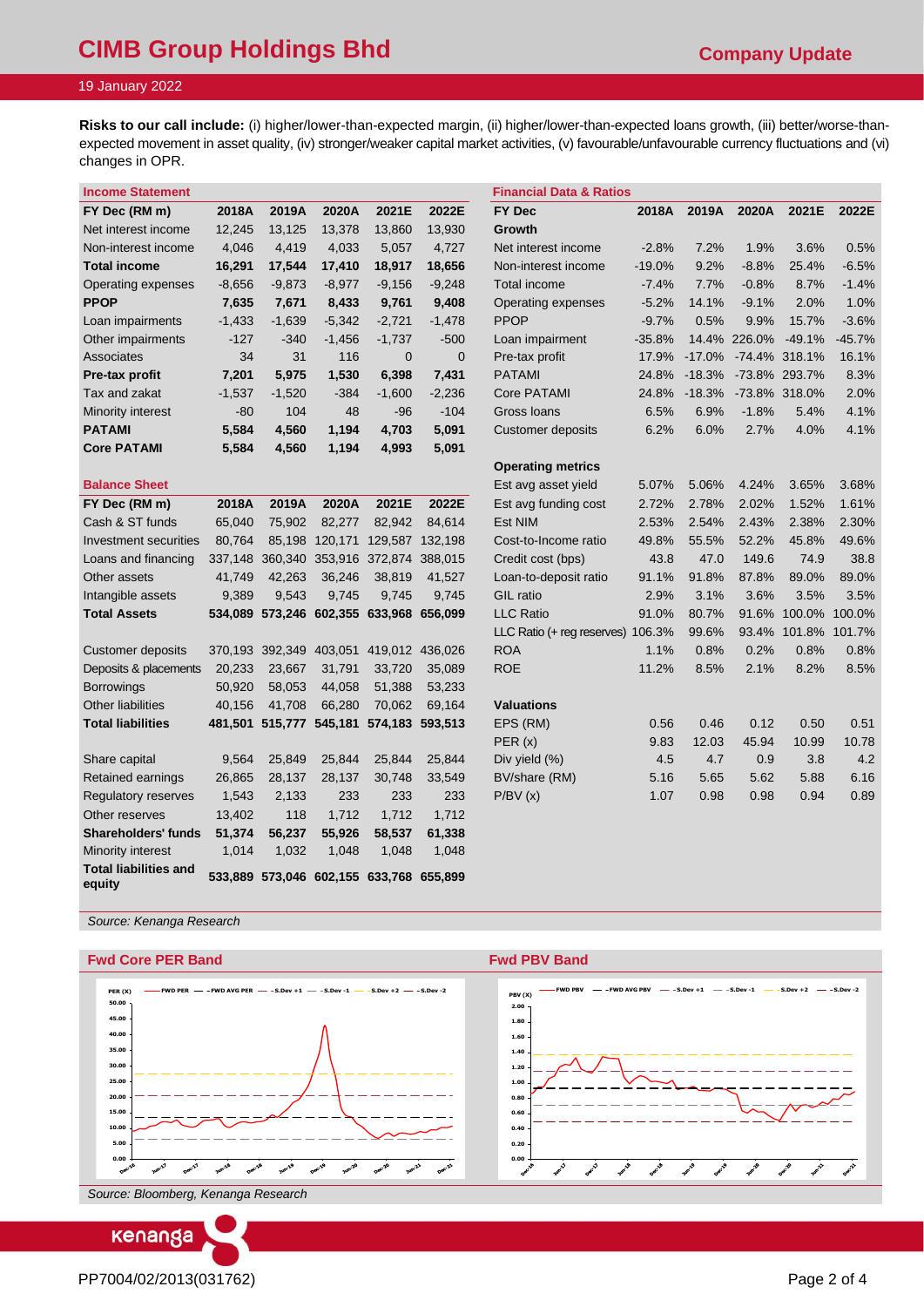## 19 January 2022

#### **Peer Table Comparison**

| <b>Name</b>                   | <b>Last Price</b> | Market Cap | <b>Shariah</b>   | <b>Current</b> |               | <b>Revenue Growth</b> | <b>Core Earnings</b><br>Growth |                 |       | PER (x) - Core Earnings |                  | PBV(x) |                     | <b>ROE (%)</b>  | <b>Net Div Yld</b><br>(%) | <b>Target Price</b> |           |
|-------------------------------|-------------------|------------|------------------|----------------|---------------|-----------------------|--------------------------------|-----------------|-------|-------------------------|------------------|--------|---------------------|-----------------|---------------------------|---------------------|-----------|
|                               | (RM)              | (RM'm)     | <b>Compliant</b> | <b>FYE</b>     | 1-Yr.<br>Fwd. | 2-Yr. Fwd.            | $1-Yr$ .<br>Fwd.               | $2-Yr.$<br>Fwd. | Hist. | $1-Yr.$<br>Fwd.         | $2-Yr$ .<br>Fwd. | Hist.  | <b>TEYR</b><br>Fwd. | $1-Yr.$<br>Fwd. | 1-Yr. Fwd.                | (RM)                | Rating    |
| <b>Stocks Under Coverage</b>  |                   |            |                  |                |               |                       |                                |                 |       |                         |                  |        |                     |                 |                           |                     |           |
| AFFIN BANK BHD                | 1.93              | 4.099.4    | N <sub>1</sub>   | 12/2021        | $-13.1%$      | 5.5%                  | 80.4%                          | 6.5%            | 17.4  | 9.7                     | 9.1              | 0.4    | 0.4                 | 4.3%            | 2.6%                      | 1.55                | <b>MP</b> |
| ALLIANCE BANK MALAYSIA BHD    | 3.44              | 5.325.5    | N <sub>1</sub>   | 03/2022        | $-7.2%$       | 1.4%                  | 53.0%                          | 4.8%            | 14.8  | 9.7                     | 9.3              | 0.9    | 0.8                 | 8.5%            | 4.1%                      | 3.25                | <b>OP</b> |
| AMMB HOLDINGS BHD             | 3.58              | 11.856.5   | N <sub>1</sub>   | 03/2022        | $-3.6%$       | 1.4%                  | 30.2%                          | 11.5%           | 11.5  | 9.7                     | 8.7              | 0.7    | 0.8                 | 8.1%            | 2.4%                      | 3.15                | <b>MP</b> |
| <b>BIMB HOLDINGS BHD</b>      | 3.14              | 6.518.2    | Y                | 12/2021        | 0.2%          | $-2.3%$               | 14.8%                          | $-7.1%$         | 15.5  | 13.5                    | 14.5             | 1.2    | 1.2                 | 9.0%            | 4.5%                      | 3.20                | OP        |
| CIMB GROUP HOLDINGS BHD       | 5.51              | 56.320.2   | N <sub>1</sub>   | 12/2021        | $-1.0%$       | 2.1%                  | 318.0%                         | 2.0%            | 45.9  | 11.0                    | 10.8             | 1.0    | 0.9                 | 8.7%            | 3.8%                      | 5.20                | <b>MP</b> |
| <b>HONG LEONG BANK BHD</b>    | 19.80             | 42.920.8   | N <sub>1</sub>   | 06/2022        | 0.7%          | 5.1%                  | $-3.1%$                        | 9.2%            | 14.2  | 14.6                    | 13.4             | 1.4    | 1.3                 | 9.2%            | 2.8%                      | 18.20               | <b>MP</b> |
| <b>MALAYAN BANKING BHD</b>    | 8.41              | 99,898.3   | N <sub>1</sub>   | 12/2021        | $-8.5%$       | 3.2%                  | 19.4%                          | 2.2%            | 14.6  | 12.2                    | 12.0             | 1.1    | 1.1                 | 9.1%            | 6.7%                      | 10.55               | <b>OP</b> |
| MALAYSIA BUILDING SOCIETY BHD | 0.595             | 4.267.0    | N.               | 12/2021        | 55.4%         | 6.8%                  | 94.0%                          | 25.9%           | 15.1  | 7.8                     | 6.2              | 0.5    | 0.4                 | 5.8%            | 4.0%                      | 0.540               | <b>MP</b> |
| PUBLIC BANK BHD               | 4.22              | 81.913.1   | N.               | 12/2021        | $-3.6%$       | 2.3%                  | 14.3%                          | $-0.7%$         | 16.8  | 14.7                    | 14.8             | 1.7    | 1.6                 | 11.4%           | 3.3%                      | 3.85                | <b>MP</b> |
| <b>RHB BANK BHD</b>           | 5.80              | 24,028.9   | N.               | 12/2021        | $-5.2%$       | 5.8%                  | 18.0%                          | $-0.2%$         | 10.1  | 8.6                     | 8.6              | 0.9    | 0.8                 | 9.8%            | 5.3%                      | 6.50                | OP        |
| <b>Simple Average</b>         |                   |            |                  |                | 1.4%          | 3.1%                  | 63.9%                          | 5.4%            | 17.6  | 11.1                    | 10.7             | 1.0    | 0.9                 | 8.4%            | 3.9%                      |                     |           |

*Source: Kenanga Research* 

*This section is intentionally left blank*